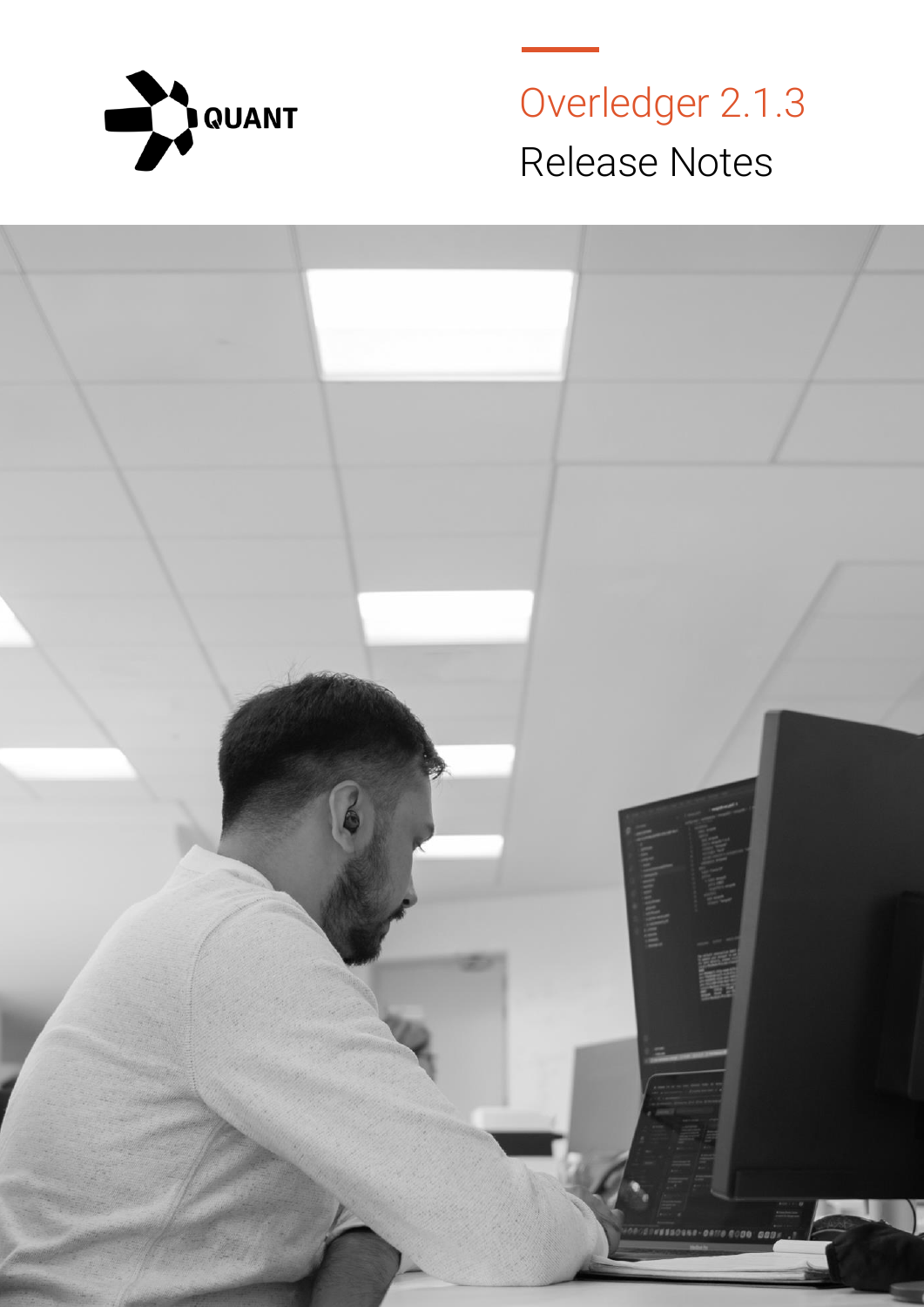# **What's New?**

Overledger 2.1.3 introduces two major changes. Overledger has always had a two stage process for API calls, the first to prepare (translate and assign routes, check fees), and the second to execute (accept fees, sign the payload and execute the operation). This allows developers to understand and accept any fees associated with the operation prior to committing to it.

Overledger 2.1.3 introduces an option to reduce this to a single stage, where fees are automatically accepted and the execution goes ahead immediately. This model is known as "Auto prepare and execute".

The second change is a scalability update, to increase the number of distributed ledger networks (DLNs) of the same type that can be simultaneously connected to Overledger. This will allow Overledger to support many private and sandbox instances of Besu, Fabric and Corda in future releases.

**Product Line:** Overledger API

**Item #1:** Auto prepare and execute transaction search

#### **Description**

As part of improving user experience for mDApp developers, Overledger now supports searching for a DLT transaction via a single API call. Overledger will prepare and automatically execute the transaction search on the requested DLT and return transaction information to the mDApp without an additional execute call being required.

Auto prepare and execute transaction search requests can be sent to Overledger via these endpoints:

## **Sandbox**

POST<https://api.sandbox.overledger.io/v2/autoexecution/search/transaction>

## **Production**

POST<https://api.overledger.io/v2/autoexecution/search/transaction>

## **Documentation**

API documentation is [here](https://docs.overledger.io/)

**Item #2:** Auto prepare and execute block search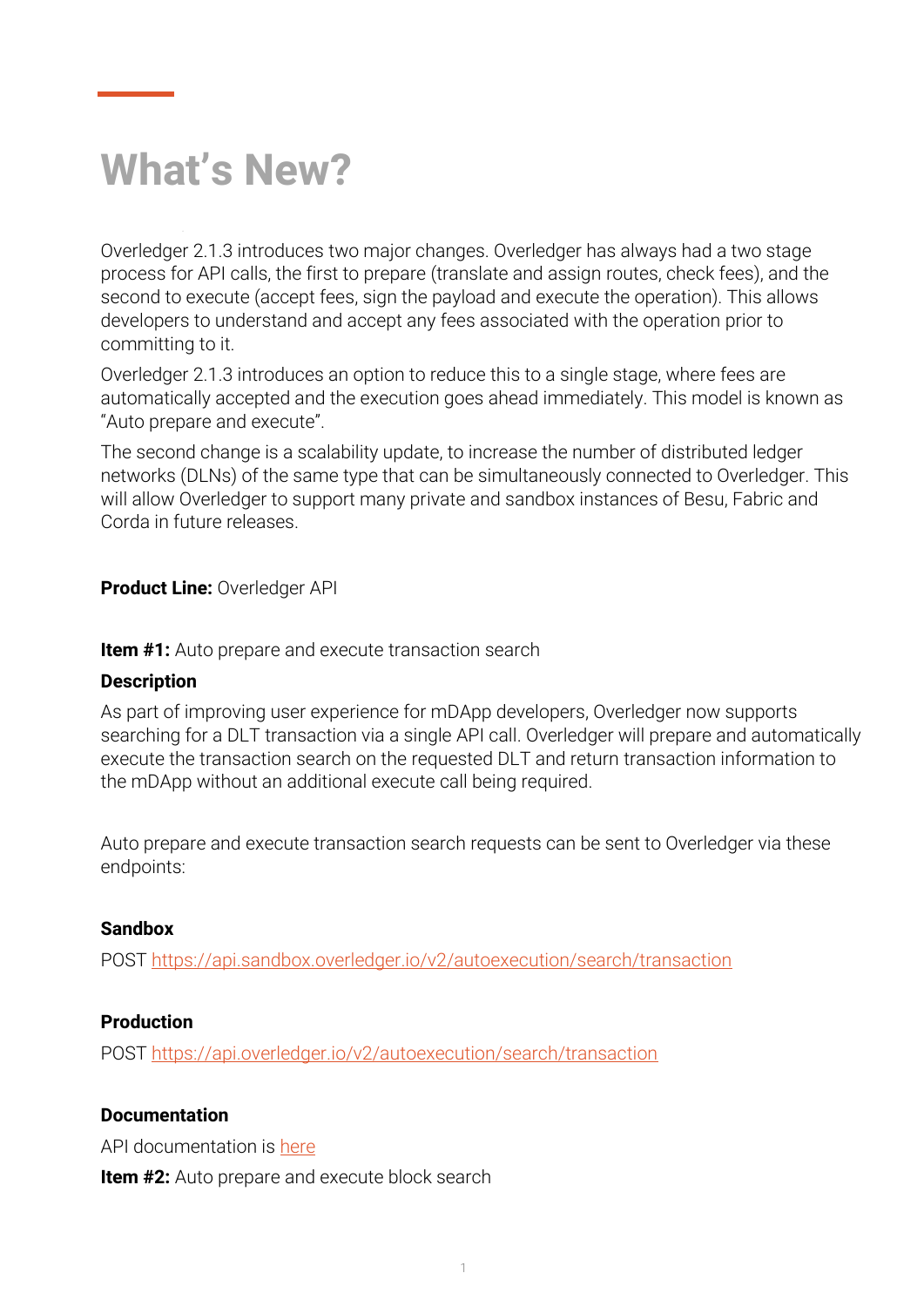## **Description**

As part of improving user experience for mDApp developers, Overledger now supports searching for a block via a single API call. Overledger will prepare and automatically execute the block search on the requested DLT and return information to the mDApp without an additional execute call being required.

Auto prepare and execute block search requests can be sent to Overledger via these endpoints:

#### **Sandbox**

POST<https://api.sandbox.overledger.io/v2/autoexecution/search/block>

#### **Production**

POST<https://api.overledger.io/v2/autoexecution/search/block>

#### **Documentation**

API documentation is [here](https://docs.overledger.io/)

**Item #3:** Auto prepare and execute address balance search

## **Description**

As part of improving user experience for mDApp developers, Overledger now supports searching for an address balance via a single API call. Overledger will prepare and automatically execute the address balance search on the requested DLT and return information to the mDApp without an additional execute call being required.

Auto prepare and execute address search requests can be sent to Overledger via these endpoints:

#### **Sandbox**

POST<https://api.sandbox.overledger.io/v2/autoexecution/search/address/balance>

## **Production**

POST<https://api.overledger.io/v2/autoexecution/search/address/balance>

## **Documentation**

API documentation is [here](https://docs.overledger.io/)

**Item #4:** Auto prepare and execute address sequence search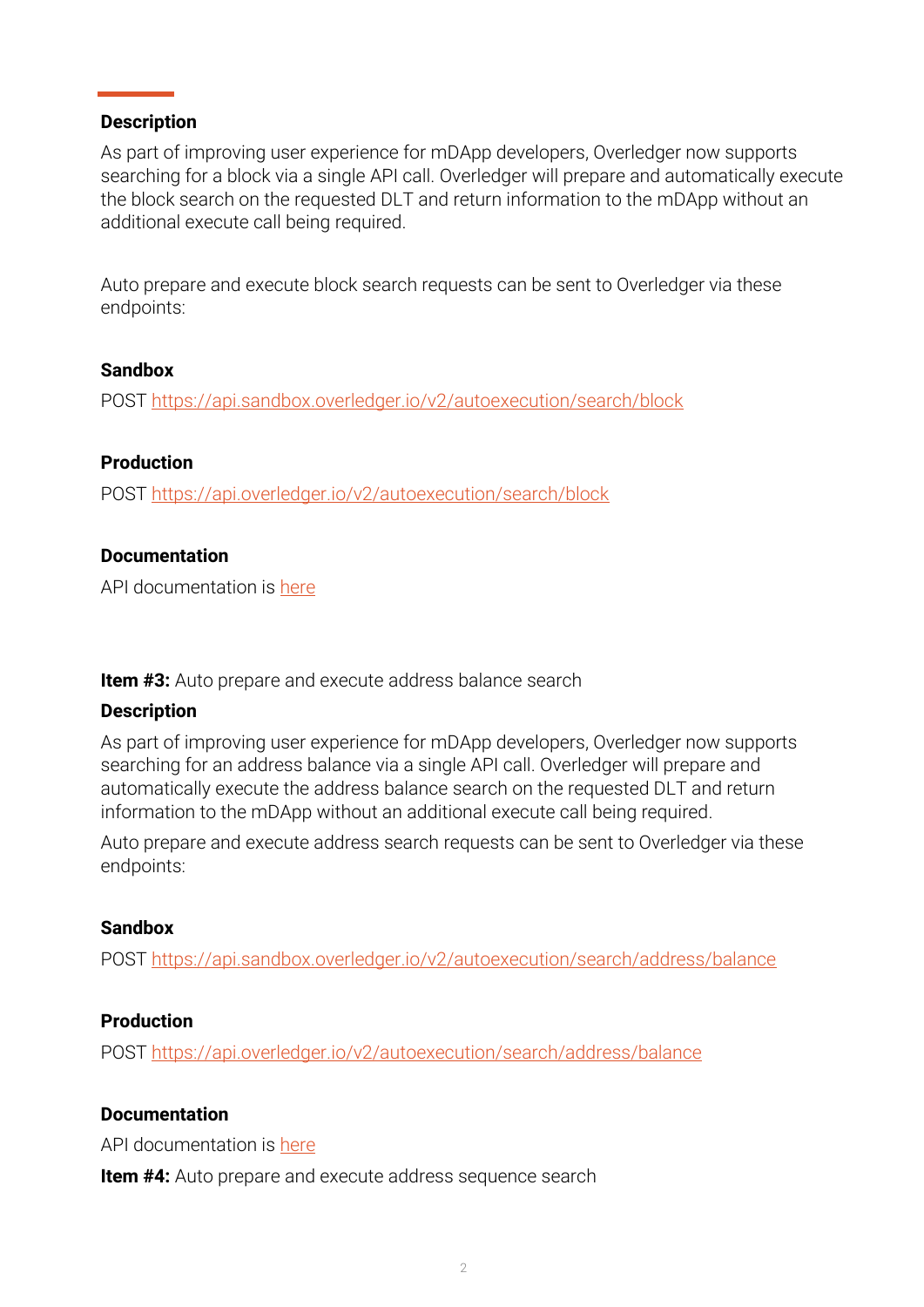# **Description**

As part of improving user experience for mDApp developers, Overledger now supports searching for an address sequence via a single API call. Overledger will prepare and automatically execute the address sequence search on the requested DLT and return information to the mDApp without an additional execute call being required.

Auto prepare and execute address sequence search requests can be sent to Overledger via these endpoints:

# **Sandbox**

POST<https://api.sandbox.overledger.io/v2/autoexecution/search/address/sequence>

# **Production**

POST<https://api.overledger.io/v2/autoexecution/search/address/sequence>

# **Documentation**

API documentation is [here](https://docs.overledger.io/)

**Item #5:** Scalability – DLN Data Translation

## **Description**

We continue to increase the horizontal scalability of the translation layer in Overledger by moving some of the translation logic further down the application stack.

**Item #6**: Scalability - Multiple DLN's

# **Description**

As well as introducing new customer facing API's in this release, we also continue to update some system internals to increase the scalability of Overledger, particularly in enterprise deployments.

The number of connected DLNs of the same type is increased. We are now connecting to multiple Besu networks in private deployments, and we have made updates to increase the numbers of connected DLNs of the same type, regardless of DLT.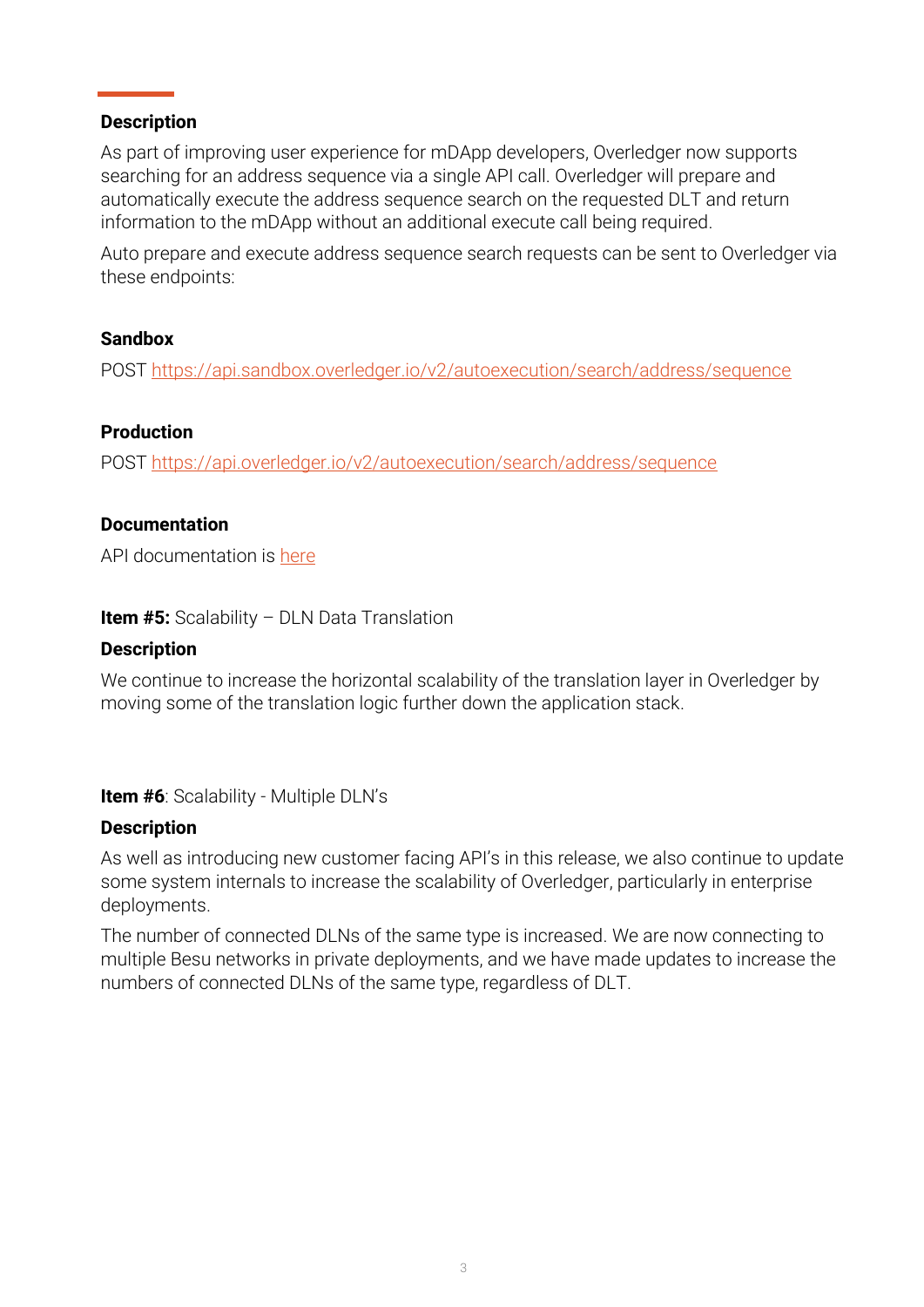# **Improvements**

We have fixed known issue OVLKI0009. Previously, OAuth API tokens generated using the SDK and on the demo application fail max length validations implemented on the authorization headers in our API. OAuth API tokens now generated using the SDK and demo application will be accepted by Overledger.

# **Known Issues**

OVLKI0008 – When searching for an address balance using the separate prepare and execute flow, the field in the API response that shows the balance is called 'value' instead of 'amount'

# **Coming Soon**

**Product Line:** Overledger API

**Item #1:** Auto prepare and execute smart contract query

# **Description**

As part of improving user experience for mDApp developers, Overledger now supports searching for a smart contract via a single API call. Overledger will prepare and automatically execute the smart contract search on the requested DLT and return information to the mDApp without an additional execute call being required.

**Item #2:** Auto prepare and execute UTXO search

## **Description**

As part of improving user experience for mDApp developers, Overledger now supports searching for a UTXO via a single API call. Overledger will prepare and automatically execute the UTXO search on the requested DLT and return information to the mDApp without an additional execute call being required.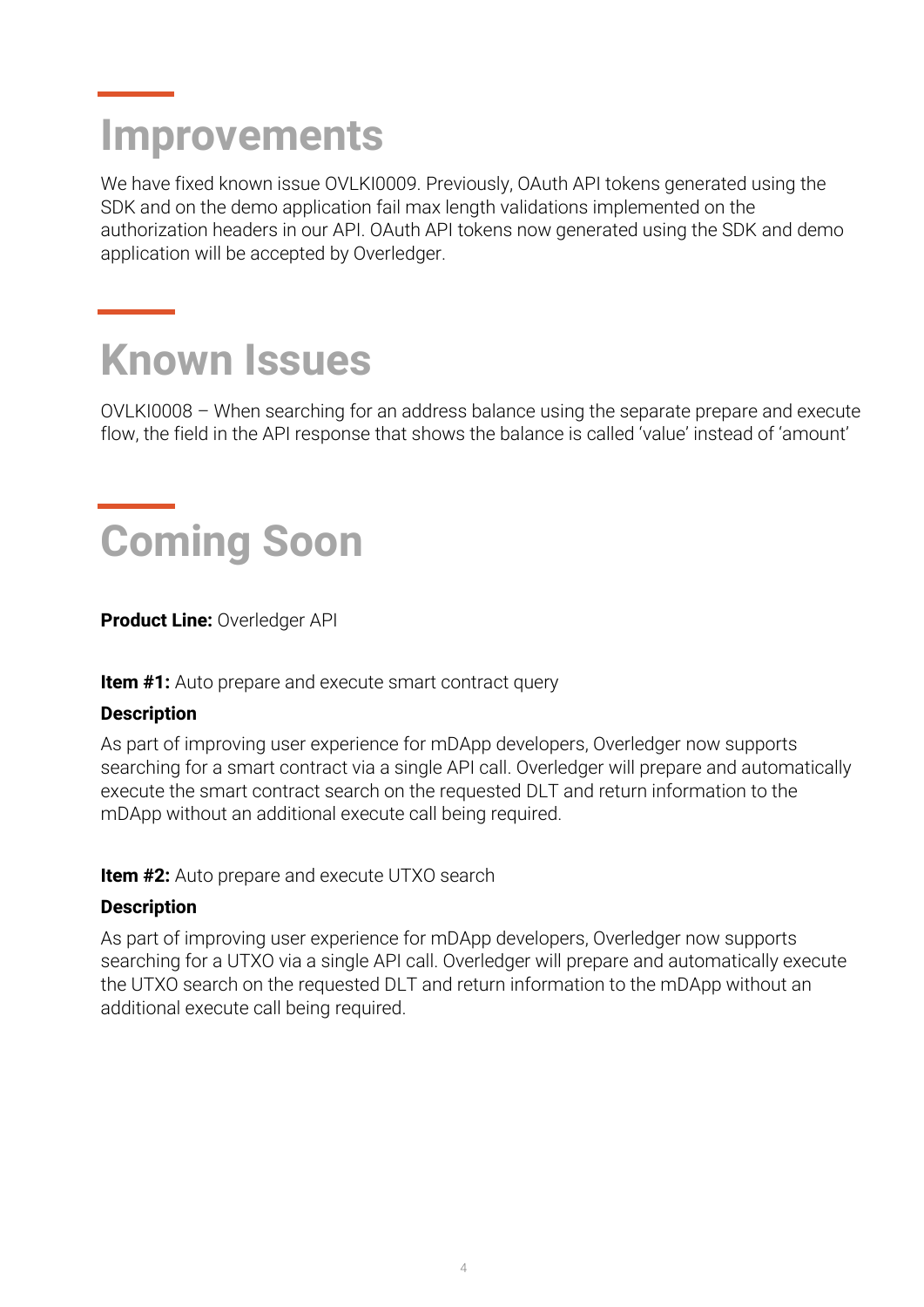**Item #3:** License fee backend implementation

# **Description**

We will be releasing backend changes in Overledger which supports users paying for their license in QNT using a Metamask integration with the Overledger UI. Further development is taking place to implement the user journey on the Overledger UI and Metamask integration.

**Item #4**: Overledger UI license fee flow using MetaMask integration

# **Description**

We will be adding the UI changes and integrations in a forthcoming release to allow users to pay for their license fees in QNT using Metamask.